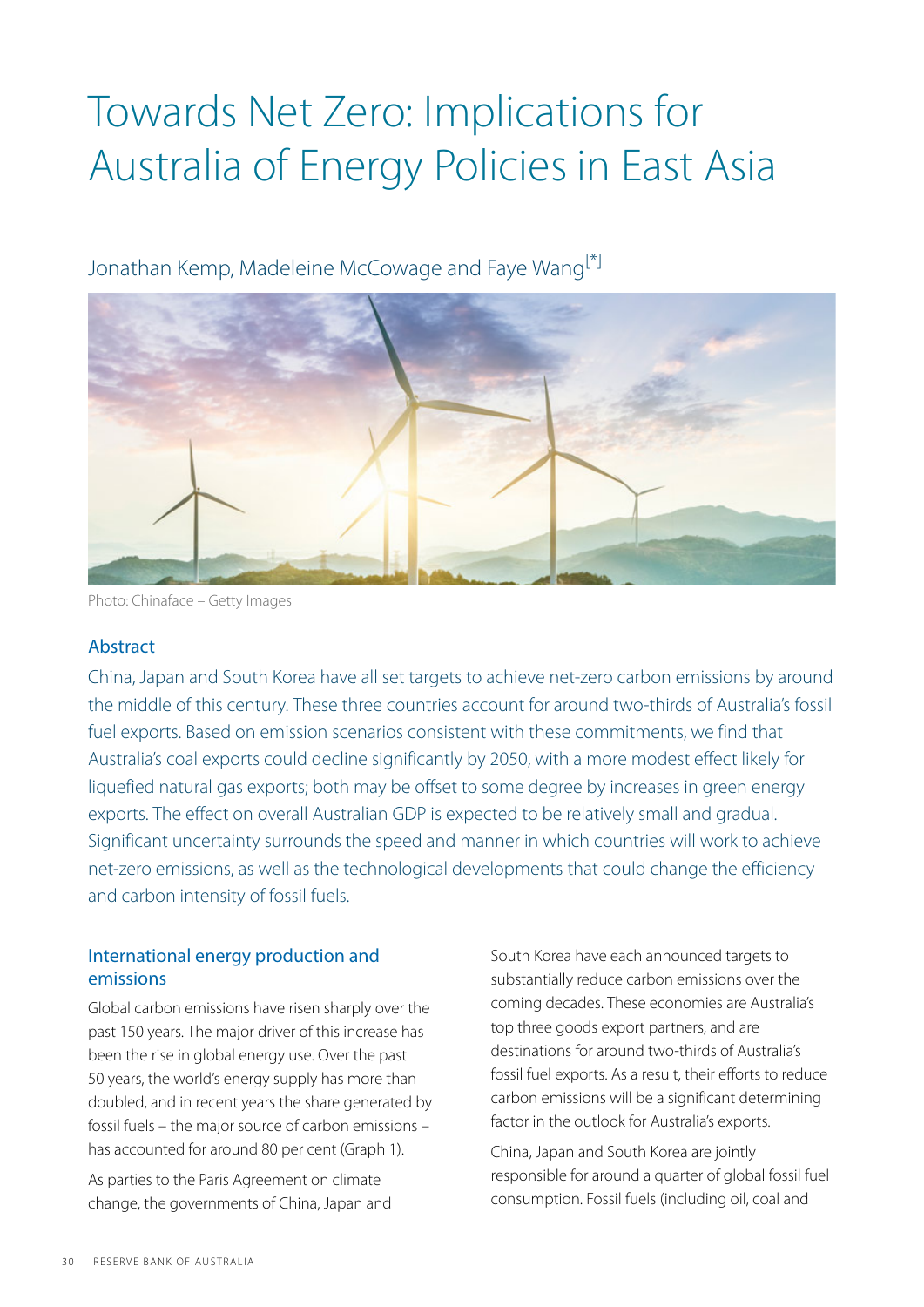natural gas) dominate these countries' energy mix, providing more than 85 per cent of energy supplied in these countries in 2018, far higher than in the remainder of the world (Graph 2). China is the most significant emitter of carbon of the three countries, due to its large population and energy mix. Coal accounted for around 60 per cent of China's energy use in 2018, far greater than in Japan and South Korea (where oil is the main fossil fuel) and the rest of the world (where the main fossil fuel is natural gas). China is a heavy user of coal given the country's abundant coal reserves, while Japan and Korea, with minimal domestic energy reserves, have relied more on oil. In general, coal use produces substantially more carbon emissions than either oil or natural gas for the energy it generates. This means that China's energy mix in particular is highly carbon intensive; the ratio of carbon dioxide emitted to energy supplied in China was around a quarter higher than the global average in 2018 (International Energy Agency 2021a).

<span id="page-1-1"></span><span id="page-1-0"></span>China is also the world's largest energy-consuming country, responsible for around one-fifth of the world's total consumption (International Energy Agency 2021b). This is primarily a function of China's population, which is also the world's largest. Adjusted for population size, China's per capita energy use is broadly comparable to that of other east Asian economies, including South Korea, when they were at a similar level of GDP per capita (Graph 3).



### Emissions targets in China, Japan and South Korea and corresponding policies

Japan and South Korea have committed to achieving net-zero emissions of greenhouse gases by 2050, while China has committed to net-zero emissions of carbon dioxide by 2060. Carbon dioxide is by far the most significant greenhouse gas emitted by all three countries. In the interim, Japan and South Korea are targeting 46 per cent and 24 per cent reductions in greenhouse gas emissions from recent levels (2013 and 2017, respectively) by 2030 (Tsukimori 2022; Republic of Korea 2020).[\[1\]](#page-7-1) China is similarly targeting a peak in carbon emissions by 2030 and a 65 per cent drop in the carbon intensity of output from 2005 levels at that time.<sup>[\[2\]](#page-7-2)</sup> These targets are summarised in Graph 4. Emissions have been rising more quickly in



Sources: International Energy Agency; RBA

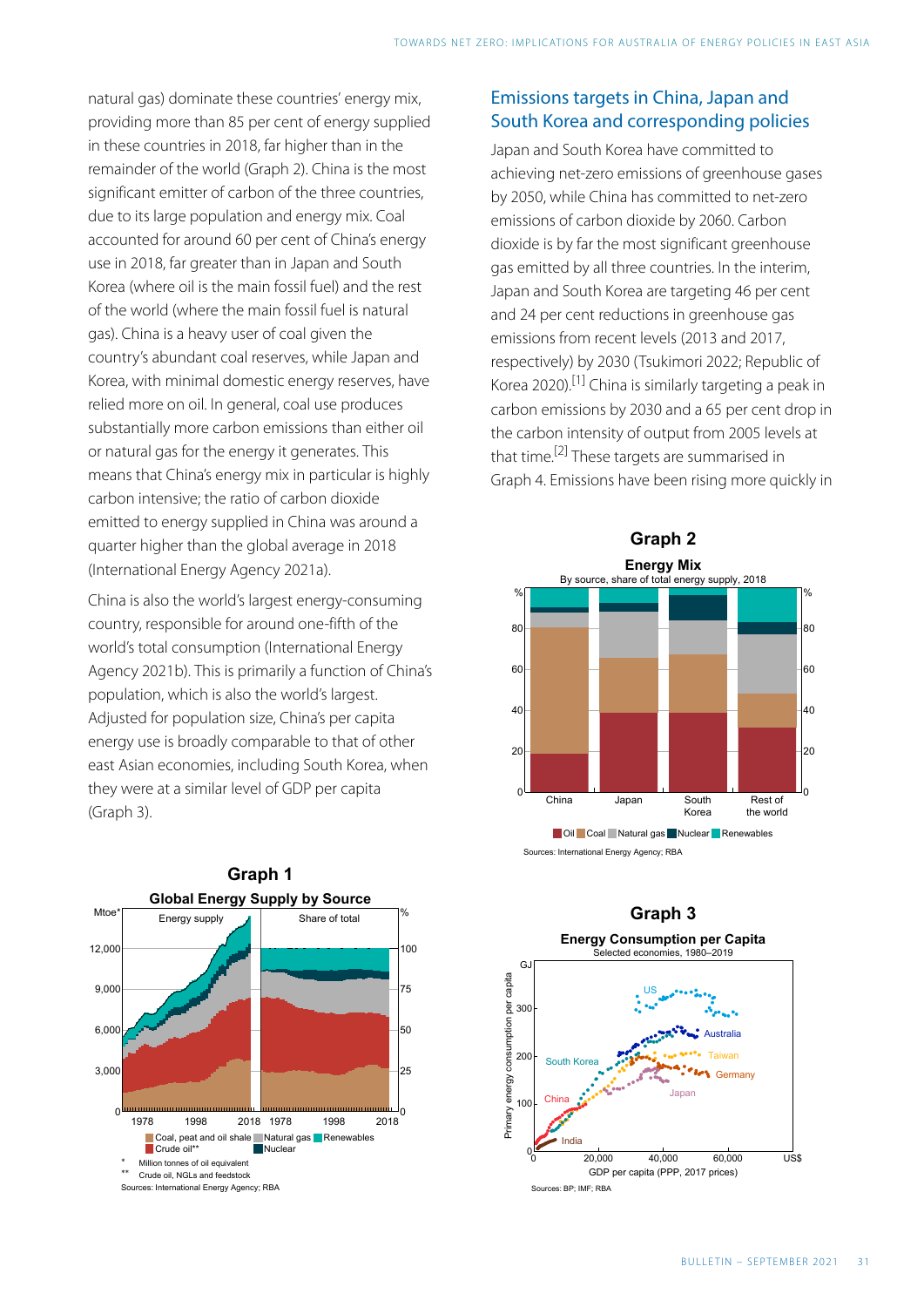China than in Japan or South Korea in recent years, and the planned peak in emissions is much later. The absolute decline in emissions required to achieve net-zero emissions is highest for China, but on a per capita basis it is roughly similar across the three countries (Graph 5).

These emissions targets have been set with reference to broader global initiatives. Countries may put forward other or strengthened targets at the 26th UN Climate Change Conference of the Parties (COP26) in October and November 2021. Under the Paris Agreement, parties are required to submit updated plans ('nationally determined



Sources: CEIC Data; International Energy Agency; RBA

## **Graph 5 Cumulative CO<sup>2</sup> Emissions Abatement\***

<span id="page-2-1"></span><span id="page-2-0"></span>

average population from 2020 to 2050 from UN population projections (constant fertility scenarios) Sources: NGFS; RBA; UN

contributions' or NDCs) at least every five years (United Nations 2015).

A range of policies have been announced by China, Japan and South Korea to achieve these objectives, although full details are not yet available. In the near term, governments see reducing the use of fossil fuels in their energy mixes as key; reducing emissions from the rest of the economy will follow. Emerging technologies and innovations will also play an important role.

#### Moving away from carbon-intensive energy

China, Japan and South Korea have pledged to undertake a range of measures to assist in the shift from carbon-intensive energy use, including: investing in and further developing renewable sources; ensuring a pipeline of clean energy projects; and establishing a higher renewables share of energy supply. China is seeking to raise the non-fossil fuel share of primary energy consumption (including renewables and nuclear) to around 25 per cent by 2030 (Xinhua 2020b). Japan is looking to roughly double the renewables share of its electricity power generation to 36–38 per cent by 2030, while South Korea is seeking a six-fold increase to 42 per cent by 2034 (Kim 2020; Yamaguchi 2021). China and Japan's plans include a greater role for nuclear power, while South Korea is seeking to phase it out altogether (Kumagai and Yep 2021; MIT Energy Initiative 2018).

All three countries are seeking to reduce the use of coal through a combination of phasing out and decommissioning coal-fired power generation plants, improving plant efficiency and restricting capacity growth.[\[3\]](#page-7-3) China and South Korea have also sought to put a price on carbon emissions through national emissions trading schemes (ETS), with China's now the largest in the world.<sup>[\[4\]](#page-7-4)</sup>

The role of liquefied natural gas (LNG) in the transition to net-zero emissions is more mixed. LNG can be used as a cleaner near-term alternative to coal and a 'bridge fuel' until renewables are scaled up. However, while it produces lower carbon dioxide emissions than coal at the point of use, it still generates large methane emissions when it is produced – a greenhouse gas that is more potent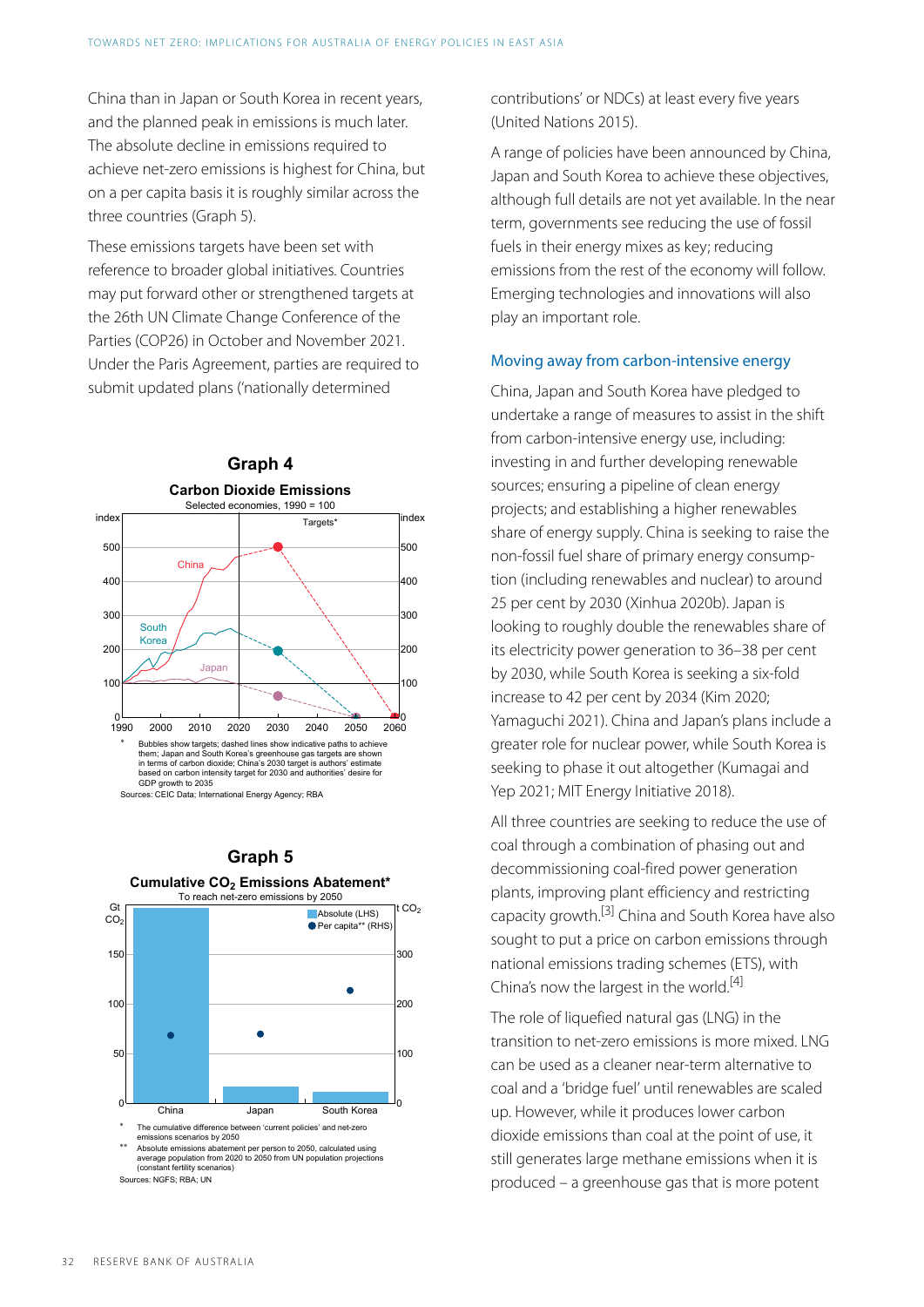<span id="page-3-2"></span>than carbon dioxide. China has increasingly used LNG as a cleaner alternative to coal power generation and has targets to increase domestic gas production. In contrast, Japan recently announced that it is seeking to almost halve LNG's share of its energy mix by 2030. South Korea is currently deciding between three potential policy roadmaps to achieve net zero, which see varying roles for LNG.

<span id="page-3-3"></span>While these three countries appear committed to switching to other energy sources from fossil fuels, there may be challenging trade-offs to navigate. China is the world's largest renewable energy producer and has made significant domestic and foreign investments in renewable energy in the past decade (Global Commission on the Geopolitics of Energy Transformation 2019); however, in 2020 construction permits for new coal projects increased, and China's ETS does not impose an absolute limit on emissions. Japan and South Korea have also made significant progress expanding the renewables share of energy, but high population density, scarce land, the high costs of building and running renewable projects, and difficult terrain make it comparatively difficult to progress further (Graph 6). Accordingly, these two countries are seeking to build wind farms offshore. [\[5\]](#page-8-0) Whether China and Japan will be able to scale-up nuclear energy to help offset declining fossil fuel use, as they are seeking to do, is unclear; for instance, much of Japan's nuclear fleet remains offline after the Fukushima disaster (Graph 6). Whether South Korea can sufficiently scale-up renewables to offset the role of nuclear in its energy system also remains to be seen.

### <span id="page-3-4"></span><span id="page-3-0"></span>Other policies

<span id="page-3-1"></span>Green hydrogen, as well as carbon capture, use and storage (CCUS) and carbon dioxide removal (CDR) technologies, have the potential to play an important role in economy-wide decarbonisation.<sup>[6]</sup> Japan, China and South Korea are ambitious in their efforts to develop these technologies through combinations of regulatory and R&D support and subsidies. However, they still require large-scale investment and face numerous technical challenges before they can be deployed at scale and be commercially viable.

The three countries have also pointed to a range of other policies to work towards net-zero emissions, including electrification and efficiency-enhancing measures in transport, buildings and appliances.<sup>[\[7\]](#page-8-2)</sup> Efforts to make industry less emissions intensive will also take place, although these are expected to be challenging in the near term.[\[8\]](#page-8-3) Most notably, China, Japan and South Korea are all seeking to reduce emissions that arise from using coking coal in steelmaking. Chinese authorities are encouraging a shift in steel production towards low-carbon methods, and are targeting a 20 per cent reduction in steel sector emissions by 2025. Several Japanese and South Korean steelmakers have also pledged to substantially cut emissions by 2050, and are investigating ways to produce 'green steel' using hydrogen.

## Australia's fossil fuel exports to East Asia

Fossil fuels account for around a quarter of Australia's total exports, of which around two-thirds is exported to Japan, China and South Korea (Graph 7). By value, Australia's fossil fuel exports mainly comprise thermal coal (4 per cent of total exports), coking coal (7 per cent) and LNG (10 per cent).<sup>[\[9\]](#page-8-4)</sup> Oil accounts for a relatively small share of total exports, at just 2 per cent. Coking and thermal coal are estimated to account for around 80 per cent of carbon dioxide emissions made by Australia's fossil fuel exports, while LNG accounts for most of the remainder (Graph 8).



### **Graph 6 Energy Mix – Non-fossil Fuel Sources**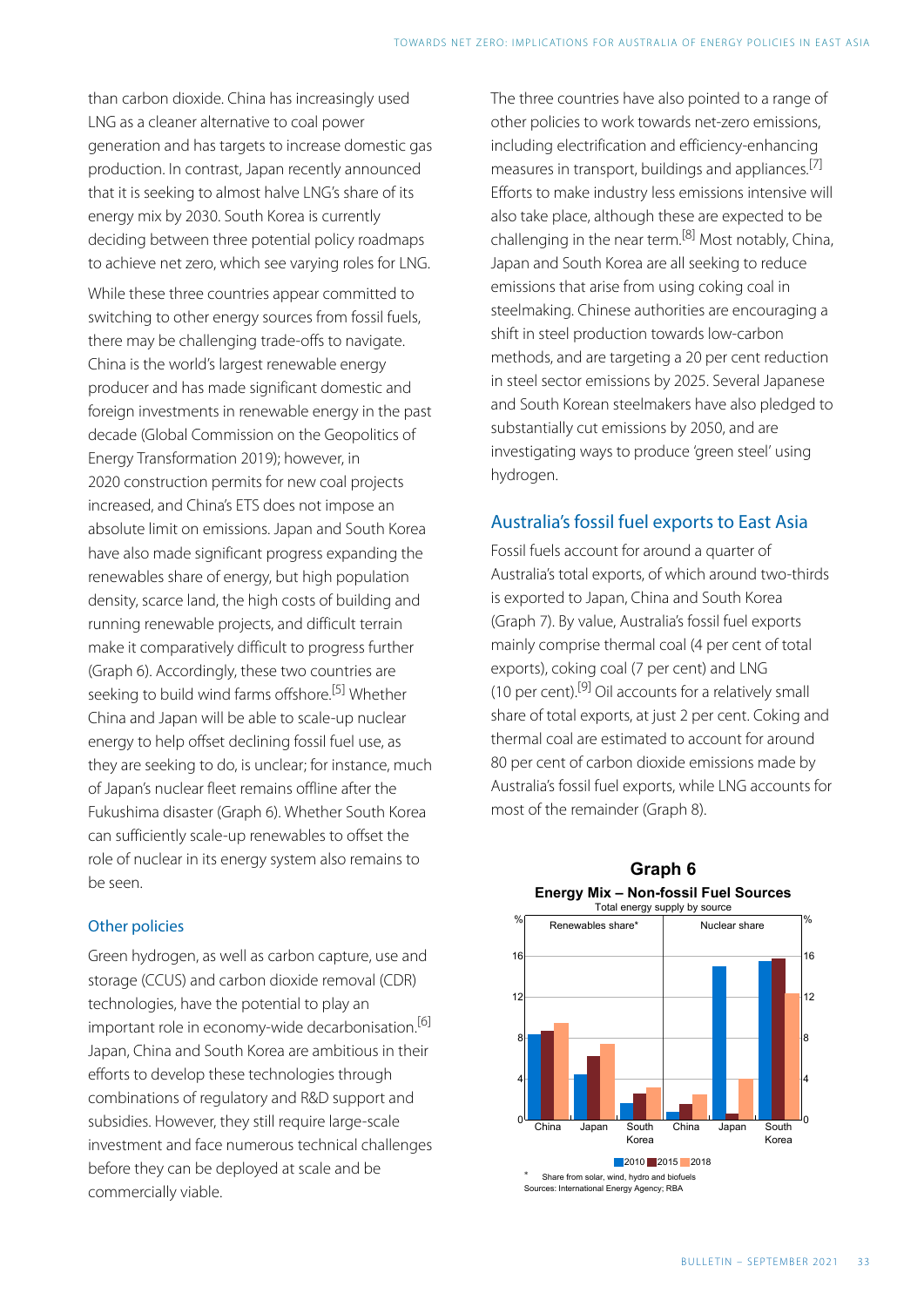## Scenarios for energy demand and CO<sub>2</sub> emissions in Asia

<span id="page-4-0"></span>The impact of net-zero emission targets in China, Japan and South Korea on Australia's fossil fuel exports is uncertain. The policies to achieve them are yet to be fully articulated, and technological advancements and carbon abatement costs are unclear. However, scenario analysis is one way of understanding how emission reduction policies might affect Australia's economy.

Several international bodies have explored how the global and regional energy mix might evolve under various policies aimed at achieving net-zero emissions by 2050. We focus here on climate scenarios designed by the Network for Greening the





Financial System (NFGS), a consortium of central banks dedicated to improving climate risk management (NGFS 2021).<sup>[\[10\]](#page-8-5)</sup> These scenarios were designed to provide a foundation and common reference point for analysis of climate change and its economic impacts, allowing for consistency and comparability of results across institutions around the globe.

Importantly, the NGFS provides country-level energy demand profiles by fuel type, which outlines possible energy transition paths for China, Japan, South Korea and the rest of the world under different climate scenarios. Overall, the NGFS outlines the following transition paths required for countries to achieve net zero: an increasing role for renewable energy generation; a secular decline in the share of coal in energy production; and an eventual decline in the share of gas (Graph 9). These are in line with current plans signalled by China, Japan and South Korea. That said, there are many paths to net-zero emissions, and transition scenarios will depend crucially on the assumptions underpinning them.

Each NGFS scenario includes different assumptions about the availability of technologies and government policies. These can be summarised by the future paths for carbon emissions and carbon prices; carbon prices are used as a proxy for overall government policy intensity, but governments could use other tools. These assumptions are mapped to the consequences for the climate, such



# **Graph 9**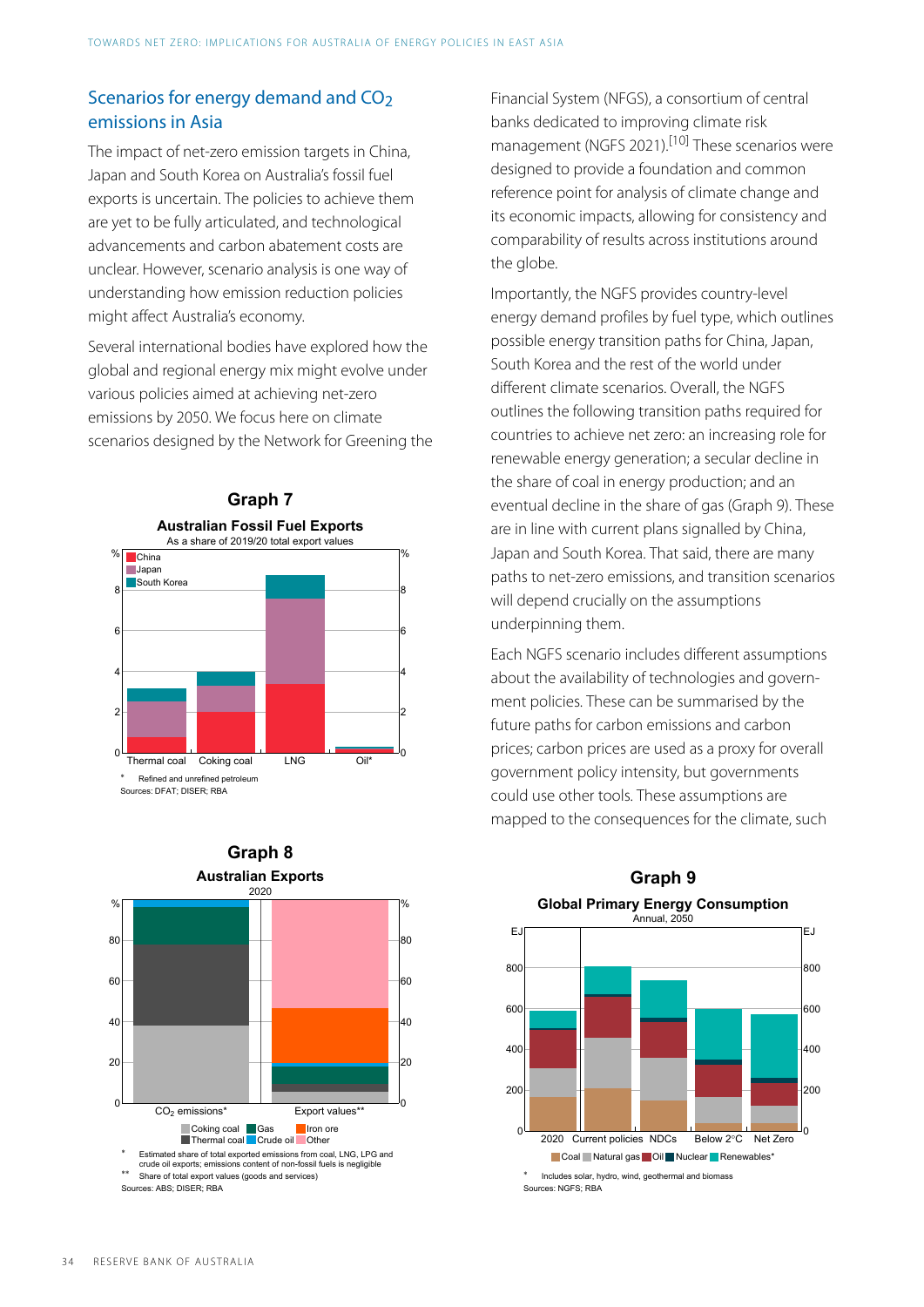as mean temperature changes, using scientific models. Key scenarios include:

- **Net Zero 2050 (Net Zero):** assumes ambitious policy responses, consistent with limiting global warming to 1.5 $°C$ . Global CO<sub>2</sub> emissions from energy use peak in 2020 and decline to around zero by 2050. Average carbon prices rise from around zero in 2020 to US\$560 per tonne in 2050, with higher prices in developed economies. The scenario is based on existing and developing (but known) technologies, like CDR discussed above, but assumes they become cheaper to deploy and more widely accepted.
- **Below 2°C**: assumes policy and behavioural responses are more modest than in the Net Zero emissions scenario, such that global  $CO<sub>2</sub>$ emissions reach net zero by 2070. This is consistent with a 67 per cent chance of limiting global warming to below 2°C.
- **Nationally Determined Contributions (NDC):** assumes all NDCs pledged up to December 2020 are implemented fully, and that all countries reach their 2025 and 2030 targets on emissions and energy. While China, Japan and South Korea have not yet aligned their NDCs with a net-zero target, the scenario extrapolates their policy ambition levels implied by the NDCs beyond their 2030 targets.
- **Current policies (baseline):** incorporates only currently implemented government policies. In this scenario, limited progress in reducing emissions is achieved; global CO<sub>2</sub> emissions from energy use peak in the mid 2030s and are slightly higher than 2020 levels by 2050.

<span id="page-5-3"></span><span id="page-5-2"></span><span id="page-5-1"></span><span id="page-5-0"></span>We use the NGFS country-level energy demand profiles under the various scenarios to estimate the effect of these developments on Australia's exports and provide some information on the contributions of China, Japan and South Korea. To do this, we assume that Australia's share of fossil fuel energy consumption in each country is unchanged. [\[11\]](#page-8-6) This may overstate the impact because Australian fuel tends to be higher quality (and therefore produces fewer emissions per unit of energy) and is produced at lower cost than many competing producers.<sup>[12]</sup>

### Coal

Under the baseline, coal exports increase gradually to be 17 per cent higher in 2050. By contrast, the volume of Australian coal exports falls under all other scenarios, with the sharpest falls seen under the Net Zero and Below 2°C scenarios (Graph 10). Coal exports under these scenarios fall by 80 per cent by mid-century, with declining demand from China, Japan and South Korea accounting for around two-thirds of the fall. Coal exports under NDC remain little changed over the current decade, before falling rapidly over the 2030s to reach 65 per cent of 2020 levels in 2050; falling demand from China, Japan and South Korea (while less sharp than implied by the Net Zero scenario) contribute over 90 per cent of the decline.

The NDC scenario suggests countries are unlikely to materially alter their energy mix in the near term, and that demand for coal will likely remain robust this decade. However, as global appetite for coal tapers off from 2030 onwards under all scenarios except for the baseline, Australian coal-related investments are at risk of becoming 'stranded assets' as lower export volumes and prices weigh on firm profitability. The risk is somewhat lower for Australian coking coal producers because of their lower cost of supply relative to other producers and strong global demand for high-quality coking coal in steelmaking until greener alternatives become more widespread. Nevertheless, current coal reserves at operating Australian mines notably exceed projected export demand to 2050 under the Net Zero and Below 2°C scenarios; this suggests there is potential for 'stranding' even if there is no investment into new mines. [\[13\]](#page-8-8) 

### LNG

The outlook for LNG exports is more resilient to a range of scenarios, as developing countries in particular substitute from coal to gas to reduce emissions, cushioning the fall in demand from advanced economies switching to renewable energy. Under the baseline and NDC scenarios, LNG exports increase by around 80 per cent and 60 per cent from 2020 levels (Graph 11).[\[14\]](#page-8-9) By contrast, LNG exports are projected to fall to around half of their current levels by mid-century under Net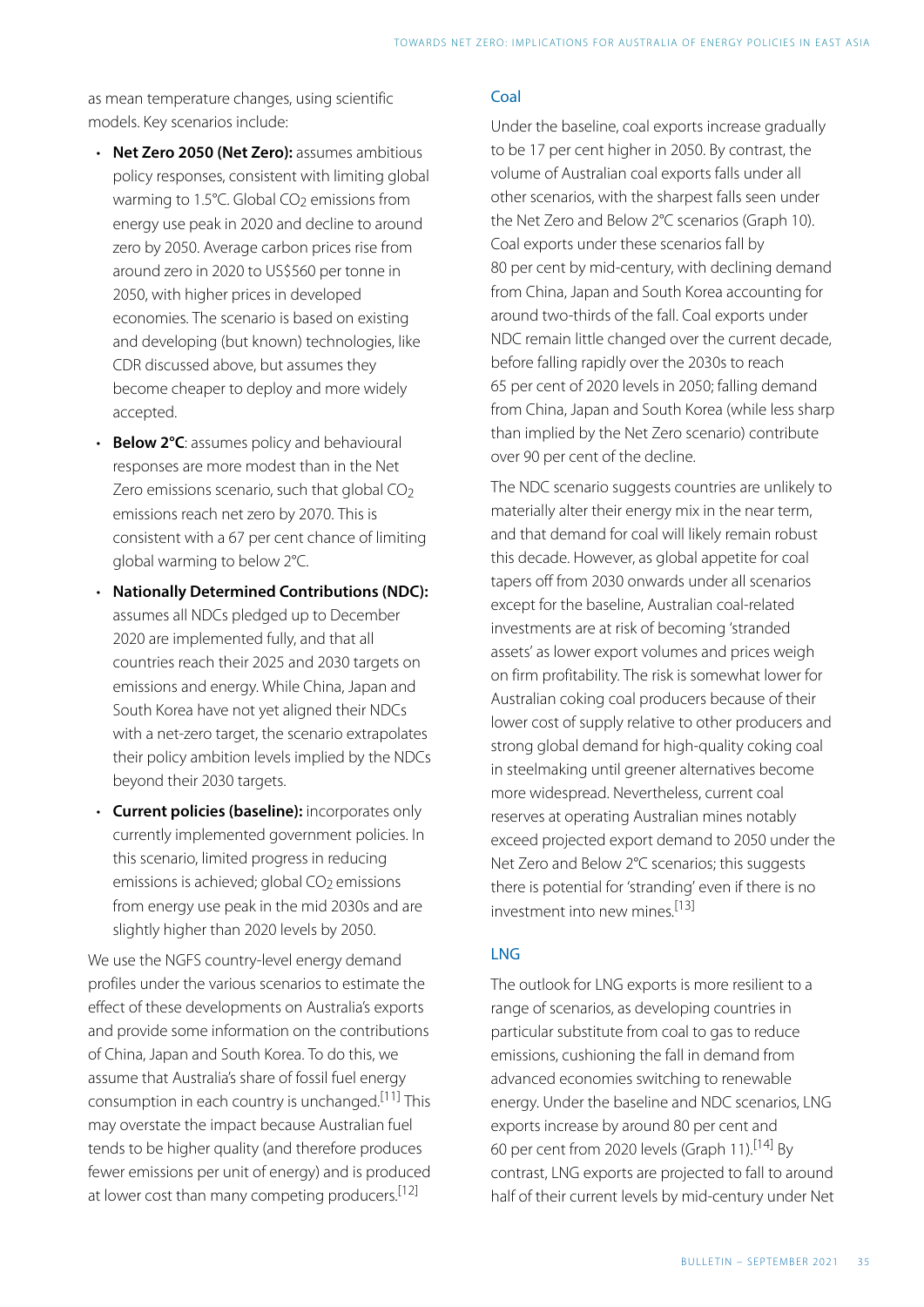Zero, led by sharp declines in Japanese and South Korean demand (which account for almost 40 percentage points of the fall). LNG exports under Below 2°C also increase in the near to medium term, reflecting the interim global transition from coal to gas, but decline from 2040 onwards to be around 2020 levels by 2050.

#### <span id="page-6-0"></span>Renewable and other energy sources

<span id="page-6-1"></span>With the global momentum towards reducing carbon emissions, Australia is well-placed to participate in the nascent renewable energy export market. NGFS expects global demand for renewables to become the largest source of energy by 2050 under the Net Zero and Below 2°C, and reach around one-seventh of energy consumption under the baseline (Graph 9).



<span id="page-6-2"></span>

A number of export projects of green hydrogen have been proposed by industry – including the Western Green Energy Hub, a \$100 billion project for the world's largest renewable energy hub in Western Australia. Japan has signalled plans to boost hydrogen and ammonia use under its decarbonisation plans, with a joint Australia–Japan partnership under way to establish the world's first international hydrogen trade route. [\[15\]](#page-8-10) Several Japanese corporations have also increased investment into foreign green hydrogen projects, including in Australia. Green hydrogen also has the potential to be used in the domestic production of 'green steel', which can then be exported.<sup>[\[16\]](#page-8-11)</sup>

Growing global demand for electric vehicles and batteries also provides opportunities for Australia to increase its exports of lithium, nickel, cobalt and other rare earth minerals. Australia also has the world's largest deposits of uranium; nuclear energy generation is projected to increase in some markets in the coming decades.

### GDP impact

The overall impact of reduced fossil fuel exports on GDP is expected to be relatively small and gradual. The direct contribution of fossil fuel exports to annual GDP growth would be on average 0.1 percentage points lower in the Net Zero scenario relative to the baseline.<sup>[\[17\]](#page-8-12)</sup> There would also be flow-on impacts to associated activity; however, these impacts are likely to be partly offset, over time, by opportunities in other sectors. One example is the renewable energy market, where investment has begun to support activity and employment, particularly in regional areas where large-scale renewable generators tend to be located (de Atholia, Flannigan and Lai 2020). However, the renewables export market is still at an early stage and the outlook is uncertain. More broadly, it is difficult to estimate the extent to which activity in other sectors could eventually offset a decline in activity related to fossil fuel production. Whatever happens, the impact of a decline in fossil fuel exports would be significant for certain communities and regions, especially those in which mining accounts for a large share of employment.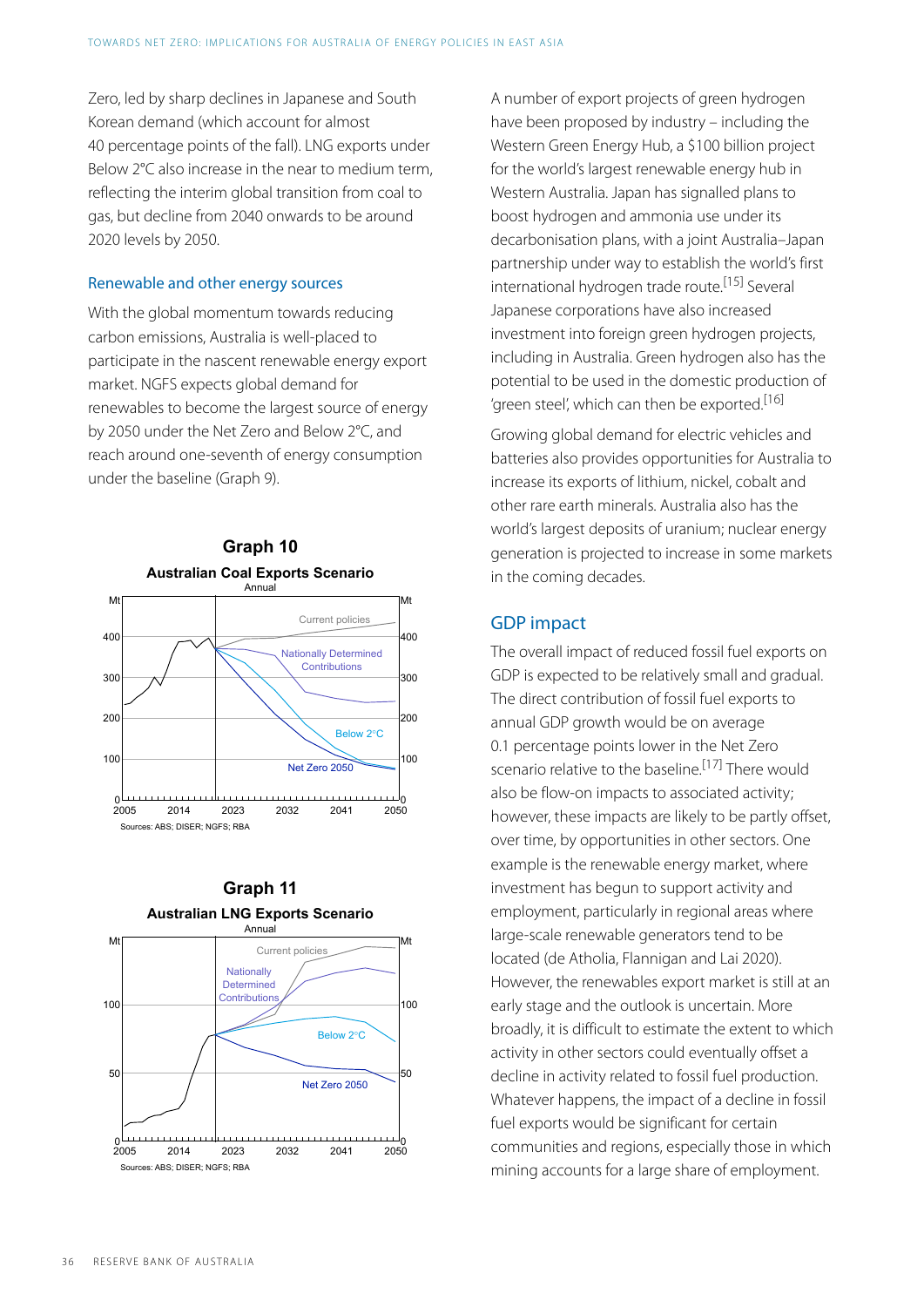## Uncertainties

The NGFS scenarios illustrate one of many possible paths for global emissions and fossil fuel consumption, but there is a large degree of uncertainty around how the global economy can transition to a lower-emissions world. Alternative plausible scenarios would result in a more (or less) favourable outlook for Australia's fossil fuel exports.

- A key uncertainty is the speed and manner in which countries make progress towards netzero emissions. Achieving this will require farreaching changes in government policy globally and rapid shifts in the behaviours of households and businesses. The appetite for such changes is uncertain. A slower transition than required to meet net-zero emissions targets – for example, because new renewable technologies are not widely accepted, the cost of renewable energy is high, energy security concerns are heightened or popular opinion opposes certain policies – would suggest a more moderate decline in Australia's fossil fuel exports than embodied in the net-zero emissions scenario above. Likewise, faster shifts in policy and behaviour would indicate additional downside risk to Australia's exports.
- Technology also remains an important uncertainty. Advances in renewable technology

## Footnotes

- <span id="page-7-0"></span>The authors are from Economic Analysis Department. They thank Zan Fairweather for work that laid the foundation for the international analysis in this article.  $\lceil * \rceil$
- <span id="page-7-1"></span>South Korea's 24.4 per cent reduction by 2030 entails a 37 per cent reduction from a 'business as usual' path. [\[1\]](#page-1-0)
- <span id="page-7-4"></span><span id="page-7-2"></span>'Carbon intensity of output' is the ratio of carbon emissions to real GDP. The Chinese Government does not have a 2030 target for real GDP that would allow for calculating an implied carbon emissions target. However, Chinese President Xi Jinping has suggested that authorities are aiming to double 2020 GDP by 2035 (Xinhua 2020a). Assuming underlying GDP growth moderates only gradually, that suggests that real GDP will be around two-thirds larger in 2030 than 2020. The carbon-intensity target would then suggest a 2030 target for carbon emissions around 6 per cent higher than the 2020 level. This estimate is used in Graph 4. [\[2\]](#page-1-1)
- <span id="page-7-3"></span>Korea has pledged to permanently close 30 aging coalfired power plants by 2034 (or convert to LNG), half of its [\[3\]](#page-2-0)

beyond those considered in the NGFS scenarios could lower the cost of alternative energy sources and speed up the transition away from fossil fuels. On the other hand, negative emissions technology or advances that lower the carbon intensity of fossil fuel energy could enable countries to continue to use fossil fuels, even while producing net-zero emissions.

## Conclusion

The commitments by China, Japan and South Korea to achieve net-zero emissions by mid-century and the broader global shift towards carbon emission reduction puts downward pressure on the outlook for Australia's fossil fuel exports. Coal exports are projected to decline significantly, while the expected impact on LNG exports is more modest. Overall, the effect of net-zero emissions policies in these three economies on Australia's GDP is expected to be small and gradual, although it could be significant for directly affected sectors. However, significant uncertainty remains, including the speed and manner in which countries attempt to achieve net-zero emissions and technological developments that could change the efficiency and carbon intensity of fossil fuels.  $\mathbf{\ddot{v}}$ 

current capacity, which will reduce coal-fired power generation capacity to 29 GW from 38.3 GW in 2022 (Kumagai and Yep 2021). Japan's largest power generator will seek to shut down all inefficient older coal-fired power plants by 2030, or around 13 per cent of existing capacity. In China's latest Five Year Plan, authorities have noted they will control the development of coal-fired capacity, continuing the trend of seeking to restrict new coal plant capacity from 2016 (Boulter 2018).

South Korea's scheme covers heavy polluters in the industrial and power sectors and has been in operation since 2015, while China's launched in mid 2021 after a number of years in development and various regional pilot programs. China's scheme has low initial coverage, low opening prices and a lack of an absolute cap on emissions, but coverage and prices are expected to increase in the coming years. Already the scheme covers around 40 per cent of China's emissions. [\[4\]](#page-2-1)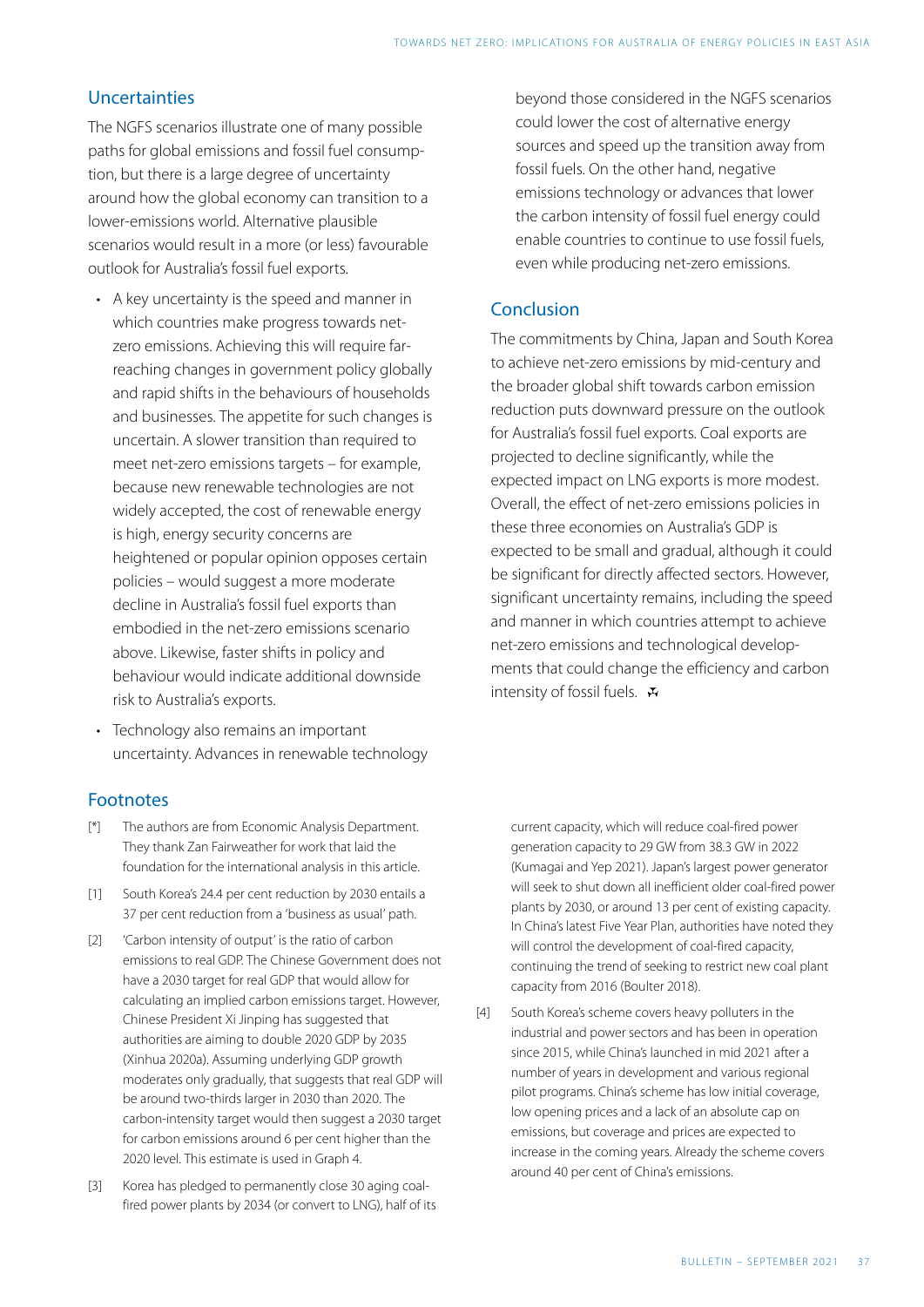- <span id="page-8-0"></span>Japan is seeking to ramp up its offshore wind capacity to 10 GW by 2030 and 30–45 GW offshore wind capacity by 2040, from around 65 MW currently (Ministry of Economic, Trade and Industry (Japan) 2020). This would make it the third-largest offshore wind generator in the world. South Korea recently announced plans to construct the world's largest offshore floating wind farm by 2030 (to generate up to 8.2 GW), a flagship project in South Korea's Green New Deal (Moon 2021). [\[5\]](#page-3-0)
- <span id="page-8-6"></span><span id="page-8-1"></span>Green hydrogen is a source of clean fuel produced using renewable energy, and 'blue hydrogen' produced from natural gas or coal, with the resulting carbon emissions captured and stored. Conventional methods of creating hydrogen are emissions intensive. [\[6\]](#page-3-1)
- <span id="page-8-8"></span><span id="page-8-7"></span><span id="page-8-2"></span>In China, the government has mandated that electric vehicles make up 40 per cent of all sales by 2030. The industry has significant momentum after years of government subsidies, tax waivers and support for charging infrastructure. Japan is pioneering hydrogen fuel cell vehicles and buses, and has pledged to stop the sale of new gasoline-only cars by 2035. [\[7\]](#page-3-2)
- <span id="page-8-9"></span><span id="page-8-3"></span>The International Energy Association suggests this is due to: the need for high-temperature heat; emissions that naturally result from conventional industrial processes; narrow profit margins that leave little room for firms to absorb the costs associated with adopting more expensive production options; and the fact that heavy industries use capital‐intensive equipment with long lives (30–40 years), slowing the uptake of innovative low‐emission technologies (International Energy Association 2021). [\[8\]](#page-3-3)
- <span id="page-8-10"></span><span id="page-8-4"></span>See Cunningham, Van Uffelen and Chambers (2019) for more information on Australia's coal exports. [\[9\]](#page-3-4)
- <span id="page-8-12"></span><span id="page-8-11"></span><span id="page-8-5"></span>The NGFS is a group of over 90 central banks and [\[10\]](#page-4-0) supervisors including the RBA whose purpose is to share best practices, contribute to the development of climate and environment-related risk management in the financial sector and mobilise mainstream finance to support the transition towards a sustainable economy. The NGFS published its first set of climate scenarios in June 2020, which delivered a consistent set of transition pathways based on global policy responses, the energy network and the climate. The second vintage of the NGFS Climate Scenarios was published in June 2021, and included updated commitments by countries to reach net-zero

emissions and greater region-level granularity. Three different 'integrated assessment models' were used for each scenario to provide an estimated range. We rely on the Global Change Assessment Model (GCAM) model as it provides the greatest country-level granularity for primary energy consumption.

- Fossil fuel exports to China, Japan and South Korea are [\[11\]](#page-5-0) individually calibrated based on their domestic fossil fuel demand profiles. Exports to the rest of the world are calibrated to change at the same rate as global aggregate fossil fuel demand (excluding China, Japan and South Korea) in the NGFS scenarios.
- [\[12\]](#page-5-1) For example, demand for Australian coal may decline by less in response to lower global coal consumption, particularly if tightening environmental standards support demand for higher-grade coal.
- Geoscience Australia estimates there to be 19,458 Mt of [\[13\]](#page-5-2) black coal Ore Reserves as of December 2019, 60 per cent of which are associated with operating mines. Ore Reserves are defined as an economically mineable part of a mineral resource, taking into consideration a range of factors including governmental and environmental regulations; this does not include a significant amount of mineral resources that can be converted into reserves (Geoscience Australia 2021).
- [\[14\]](#page-5-3) This would require investment into large expansions of Australia's current LNG export capacity.
- Under the Hydrogen Energy Supply Chain pilot, hydrogen [\[15\]](#page-6-0) produced from brown coal in Victoria's Latrobe Valley will be exported to Japan via a special vessel, with first shipments of liquefied hydrogen expected in October and March 2022 following COVID-19 -related delays (Department of Industry, Science, Energy and Resources 2021).
- [\[16\]](#page-6-1) For example, Fortescue Metals Group is aiming to build Australia's first green steel project in the Pilbara, powered entirely by green hydrogen from local wind and solar in the next few years (Forrest 2021).
- [\[17\]](#page-6-2) The cumulative fall in fossil fuel exports subtracts around 3 per cent off the level of GDP in 2050 relative to the baseline. Assumes real GDP to grow in line with RBA forecasts to 2023 (RBA 2021), then at the OECD's growth forecast to 2050 (OECD 2018).

### References

Boulter J (2018), 'China's Supply-side Structural Reform', RBA *[Bulletin](https://www.rba.gov.au/publications/bulletin/2018/dec/chinas-supply-side-structural-reform.html)*, December.

Cunningham M, L Van Uffelen and M Chambers (2019), 'The Changing Global Market for Australian Coal', RBA *[Bulletin](https://www.rba.gov.au/publications/bulletin/2019/sep/the-changing-global-market-for-australian-coal.html)*, September.

de Atholia T, G Flannigan and S Lai (2020), 'Renewable Energy Investment in Australia', RBA *[Bulletin](https://www.rba.gov.au/publications/bulletin/2020/mar/renewable-energy-investment-in-australia.html)*, March.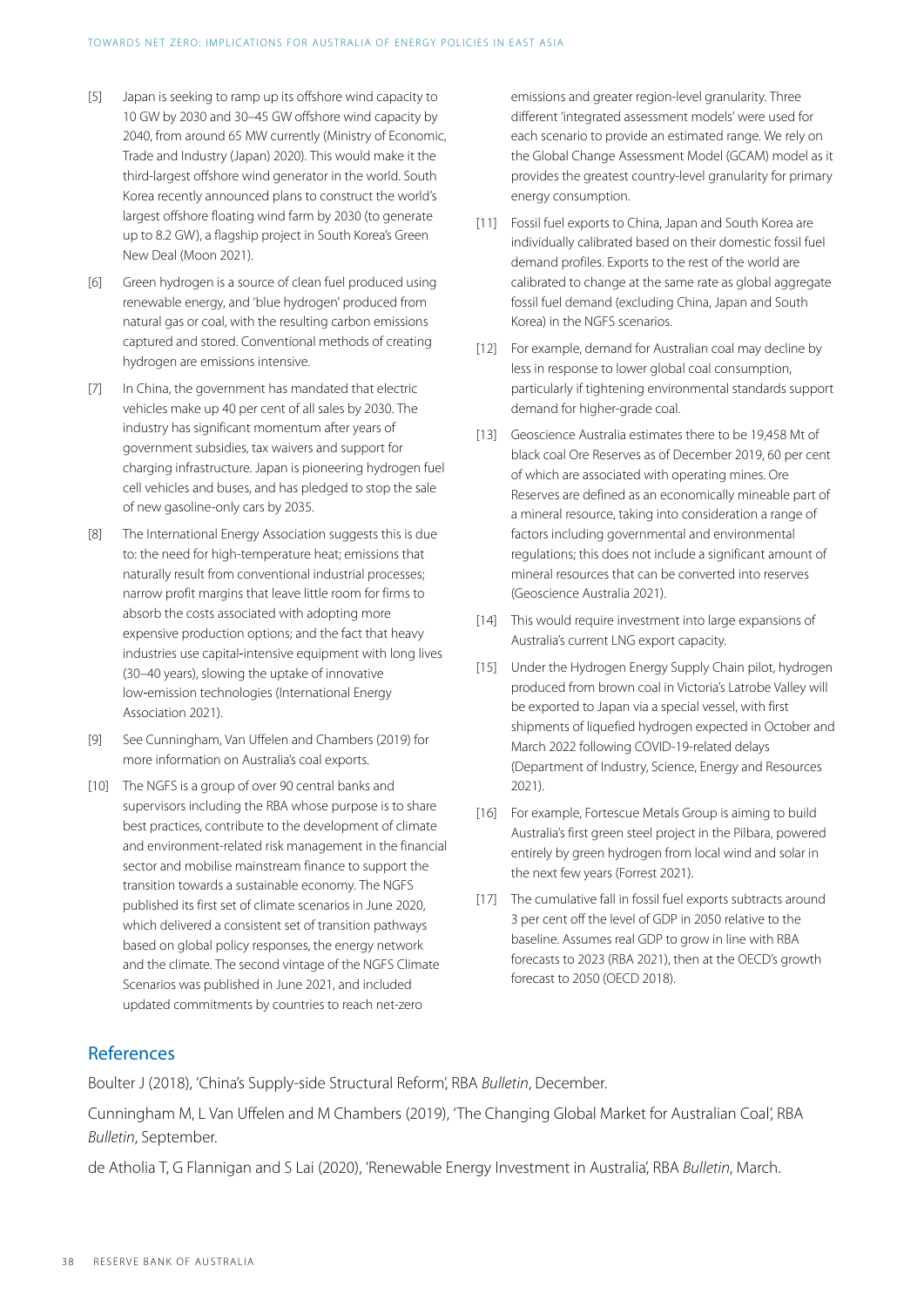Department of Industry, Science, Energy and Resources (2021), 'Hydrogen Energy Supply Chain Pilot Project', 26 March. Available at <https://www.industry.gov.au/funding-and-incentives/low-emissions-technologies-forfossil-fuels/hydrogen-energy-supply-chain-pilot-project>.

Forrest A (2021), 'Oil vs Water — Confessions of a Carbon Emitter', *ABC Radio National*, 14 January. Available at <https://www.abc.net.au/radionational/programs/boyerlectures/oil-vs-water-confessions-of-a-carbon-emitterv1/13072410>.

Geoscience Australia (2021), 'Australia's Identified Mineral Resources 2020', Geoscience Australia site, February. Available at <https://www.ga.gov.au/digital-publication/aimr2020>.

Global Commission on the Geopolitics of Energy Transformation (2019), 'A New World: The Geopolitics of the Energy Transformation', IRENA. Available at <http://geopoliticsofrenewables.org/assets/geopolitics/Reports/wpcontent/uploads/2019/01/Global\_commission\_renewable\_energy\_2019.pdf>.

International Energy Agency (2021a), 'CO<sub>2</sub> Emissions from Fuel Combustion Highlights', February. Available at <https://www.iea.org/data-and-statistics/data-product/co2-emissions-from-fuel-combustion-highlights>.

International Energy Agency (2021b), 'World Energy Balances', August. Available at <https://www.iea.org/dataand-statistics/data-product/co2-emissions-from-fuel-combustion-highlights>.

Kim B-w (2020), 'Korea to Quadruple Renewable Power by 2034, Downsize Nuclear, Coal', *The Korea Herald*, 15 December. Available at <http://www.koreaherald.com/view.php?ud=20201215000856>.

Kumagai T and E Yep (2021), 'Japan's New Climate Pledge to Boost Renewable, Nuclear Share in 2030 Energy Mix', S&P Global Platts, 23 April. Available at <https://www.spglobal.com/platts/en/market-insights/latest-news/ electric-power/042321-japans-new-climate-pledge-to-boost-renewable-nuclear-share-in-2030-energy-mix>.

Ministry of Economic, Trade and Industry (Japan) (2020), 'Green Growth Strategy Through Achieving Carbon Neutrality in 2050', 25 December. Available at <https://www.meti.go.jp/english/press/2020/pdf/1225\_001b.pdf>.

MIT Energy Initiative (2018), 'The Future of Nuclear Energy in a Carbon-Constrained World: An Interdisciplinary MIT Study', Massachusetts Institute of Technology. Available at <https://energy.mit.edu/wp-content/uploads/ 2018/09/The-Future-of-Nuclear-Energy-in-a-Carbon-Constrained-World.pdf>.

Moon J (2021), 'Remarks by President Moon Jae-in at Investment Agreement Signing Ceremony for World's Largest Offshore Wind Farm', Jeollanam-do's Sinan-gun, 5 February. Available at <https://english1.president.go.kr/ Briefingspeeches/Speeches/940>.

NGFS (2021), 'Scenarios Portal', Central Banks and Supervisors Network for Greening the Financial System. Available at <https://www.ngfs.net/ngfs-scenarios-portal/>.

OECD (2018), 'GDP Long-term Forecast'. Available at <https://data.oecd.org/gdp/gdp-long-term-forecast.htm>.

RBA (2021), *[Statement on Monetary Policy](https://www.rba.gov.au/publications/smp/2021/aug/)*, August.

Republic of Korea (2020), 'Submission under the Paris Agreement: The Republic of Korea's Update of its First Nationally Determined Contribution', United Nations Framework Convention on Climate Change, 30 December. Available at <https://www4.unfccc.int/sites/ndcstaging/PublishedDocuments/Republic%20of%20Korea%20First/ 201230\_ROK%27s%20Update%20of%20its%20First%20NDC\_editorial%20change.pdf>.

Tsukimori O (2021), 'Japan Pledges 46% Greenhouse Gas Emissions Cut by 2030', *The Japan Times*, 22 April. Available at <https://www.japantimes.co.jp/news/2021/04/22/national/suga-climate-change-emissions-2030/>.

United Nations (2015), 'Paris Agreement', United Nations Framework Convention on Climate Change. Available at <https://unfccc.int/sites/default/files/english\_paris\_agreement.pdf>.